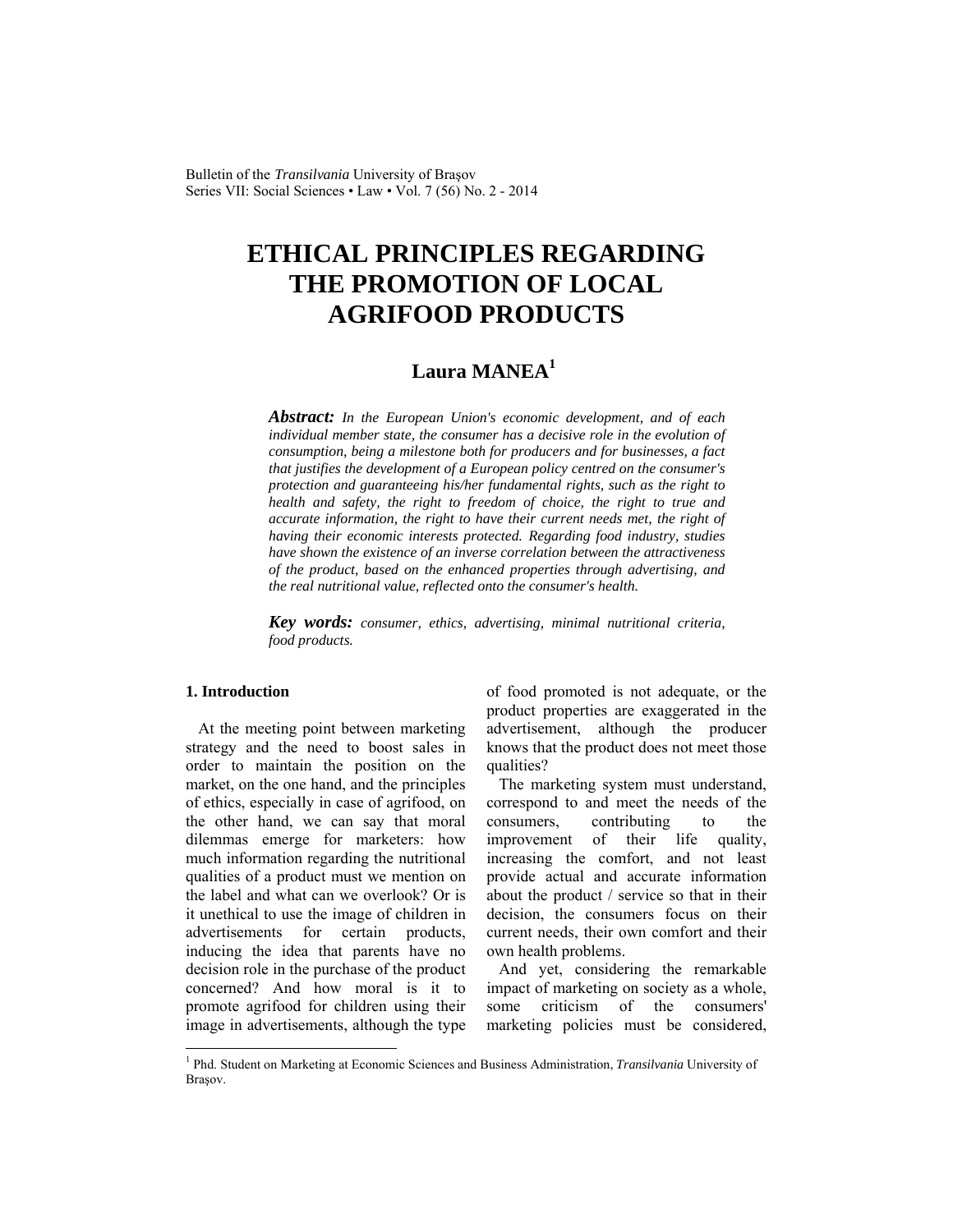such as the influence of high distribution costs, those related to publicity and promotion on the final price of the product, the so called *cultural pollution* (the fact that commercials interrupt TV programs; newspaper ads overshadow articles, being allotted considerable space, billboards are not in agreement with the landscape of the location) but also deceptive practices or selling through pressure.

Thus, we find that most ethical dilemmas arise in connection with the promotion of the products on the market, given the fact that the marketer is tempted to use any means of manipulation of the consumer's decision in order to increase sales and the civil society is expected, through the legislative instruments, to regulate a legal and competitive framework in order to promote products, also ensuring the observance of consumer rights concerning health, integrity and true and accurate information.

#### **2. Ethics vs. law**

The law requires the establishment, within a given domain, of a set of rules, compulsory and available to all people in the spatial and temporal scope in which the regulatory act is adopted and applied, a set of rules whereby the state, through its authorities, sanctions the ones who, in their actions do not observe and do not enforce legal rules.

Regarding the national legal rules affecting the advertising of goods and / or services, one should take note of the Law no.148 / 2000 on advertising [5] and Law no.158 / 2008 concerning misleading and comparative advertising [6], laws prohibiting under administrative sanctions those forms of misleading advertising by which consumers, as recipients of products and of the advertising material are misled, their decision to purchase being affected, respectively the unlawful comparative advertising through which final consumers are misled by identifying implicitly or explicitly a competitor economic agent to his goods or services.

Using specific notions of ethics, Law no.148 / 2000 [5] states that advertising must be decent, fair and elaborated in the spirit of social responsibility.

Ethics, deriving from the Greek word "ethos" which means morals, as a philosophical discipline, studies theoretical and practical issues of morality, operating with the fundamental categories of good and evil between which the individual behaviour is positioned, both in selfperception and the perception of the community the respective individual is part of.

Authors Gheorghe Ionescu and Vădăşan Ioana [2] define ethics as a systematic attempt to make sense of our individual and social moral experience, in a way that helps us to determine the rules that should govern human conduct, monitoring real values and character traits that serve us to develop in life.

Standards or ethical norms in society, in relation to which individual behaviour is analyzed are mandatory statements that indicate what to do or not to do, how an individual is to be or not to be, so that his/her behaviour is considered good by the community.

Even the legal norm may have ethical support, which can be observed in case of the provisions of Law no.148  $/$  2000 [5] that under certain conditions, the advertising for certain products such as tobacco, alcohol, drugs and psychotropic substances is prohibited.

Linking ethics, loyalty and legal norm, Law no. 363/2007 on combating unfair practices of traders in the relationship with customers and the harmonization of the regulations with the European legislation on consumer protection [7] ensures the implementation of the EU legislation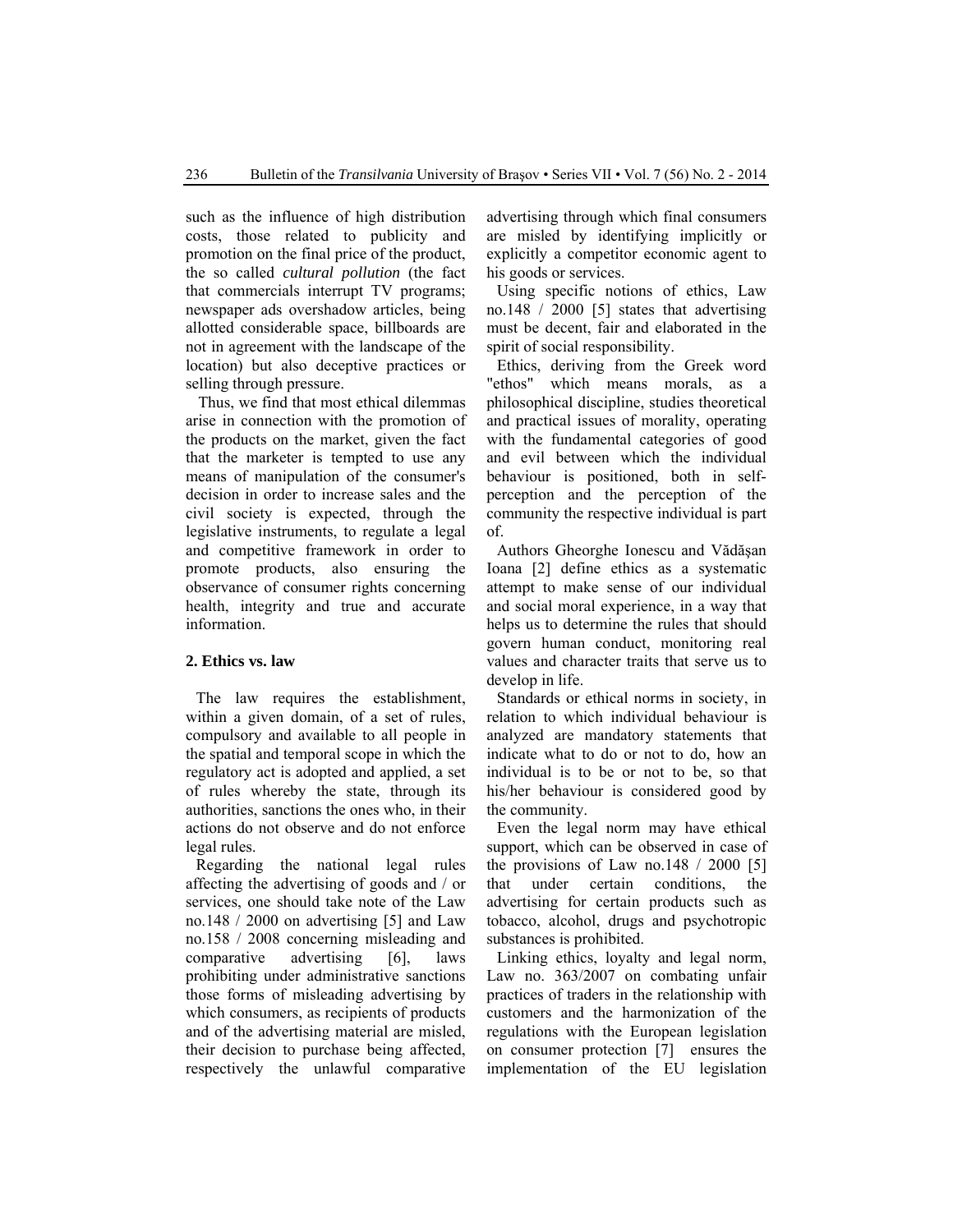concerning unfair commercial practices of traders towards consumers, namely Directive 2005/29 / EC of the European Parliament and of the Council of 11 May 2005 regarding unfair business practices in the internal market for consumers [8], and introduces clear elements according to which a specific commercial practice can be considered improper and prohibited by law.

Starting from the reality of different types of consumers (depending on age, gender, area of residence, level of education, etc.) at European level the principle according to which it is appropriate to protect all consumers against unfair commercial practices was established.

However, the European Court of Justice estimated, when deciding on issues related to advertising after the transposition of Directive 84/450 / EEC regarding the approximation of the acts with regulating power and the administrative acts of the Member States concerning misleading advertising, that it is necessary to examine their effects on a typical, fictitious consumer.

In accordance with the principle of proportionality, and in order to enable the effective application of protective measures thereunder, Directive 2005/29 / EC [8] considers some evaluation criteria in determining the protection rules for the average consumer, who is reasonably well informed and reasonably observant, taking into account social, cultural and linguistic factors, as interpreted by the European Court of Justice, but also contains provisions aimed at preventing the exploitation of consumers whose characteristics (such as age, physical or mental infirmity or credulity, in case of children) confer them an increased vulnerability to unfair commercial practices. The notion of average consumer is not a statistical concept.

Thus, according to the national legislation (Article 4, paragraph 1 of Law 363/2007), a commercial practice is unfair if:

 a) it is contrary to the requirements of professional diligence;

 b) distorts or is likely to distort essentially the economic behaviour of the average consumer whom it reaches or whom it addresses, or of the average member of a group, when a commercial practice is addressed to a particular group of consumers.

The Romanian legislature divides unfair commercial practices into deceptive trade practices (deceptive acts or omissions) and aggressive commercial practices, both resulting in the essential deformation of the economic behaviour of consumers in terms of decision making. Also, if articles 5-9 of Law 363/2007 [7] list the criteria by which a strategy to promote a product / service can be framed as an unfair commercial practice, in Annex 1 of the law, both the misleading commercial practices and the aggressive ones are listed, being considered incorrect in any situation.

In terms of national legislation (art.6-7 of Law 363/2007 [7], in accordance with Community rules (art.6-7 of Directive 2005/29 / EC [8]), a commercial practice is considered to be a misleading action if it contains false information, or in any situation, including the overall presentation, if it deceives or is likely to deceive the average consumer, so that, in both cases, whether it determines or is likely to induce the consumer to make a transactional decision that otherwise s/he would not have made, even if the information is in fact accurate.

However, a commercial practice is regarded as a misleading omission if, in the context of the presentation of facts, taking into account all its characteristics and circumstances as well as the limitations of the media used in order to transmit the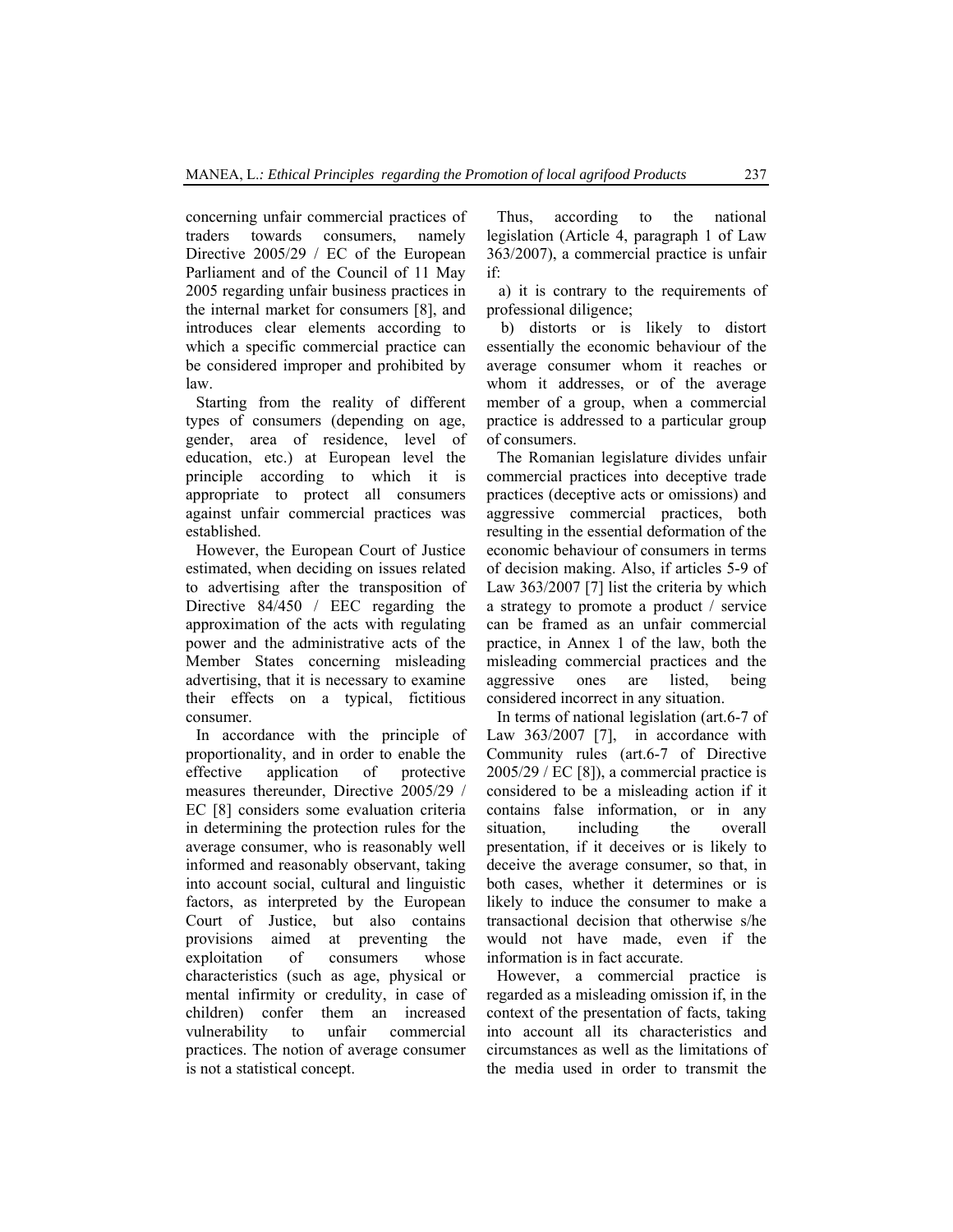information, an essential piece of information necessary to the average consumer is omitted, taking into account the context, in order to make a decision knowingly and therefore determines or is likely to determine the consumer to make a decision regarding a transaction that otherwise s/he would not have made.

The legal definition of an aggressive commercial practice, both in Community law, as well as in the national legislation, considers its capacity to limit or its probability to significantly restrict the freedom of choice or the behaviour of the average consumer regarding the product, by harassment, coercion, including the use of physical force or undue influence and thereby determines or is likely to determine the consumer to make a decision regarding a transaction that otherwise (in other circumstances) s/he would not have made.

#### **3. Ethics in Marketing**

The concept of "business ethics" belongs to the Americans, in fact to the prestigious American Marketing Association which aimed at promoting high standards of ethical and professional norms and values for the marketing operators, developing in this respect a Code of Ethics including standards of behaviour, whose violation is punishable by expulsion from the association.

Promoting ethical values such as honesty *(to be honest and direct in dealing with customers and partners),* responsibility *(to accept the consequences of the decisions and marketing strategies aimed at customer satisfaction),* fairness *(trying to strike a balance between the buyer's needs and the seller's interests),* respect *(the recognition of fundamental human dignity of all partners)* and openness *(creating transparency in marketing operations)* [3], the American Marketing Association states in the Code of Ethics, even from its preamble, that marketers in their actions, in which they apply ethical fundamental values must adhere to all laws and applicable regulations, thus establishing the compulsoriness of a balance between legality and morality in the decisions / marketing practices.

If the legal norm is mandatory to be met, ethics is an option, but in case of breaching both the legal norms and the ethical principles, sanctions are involved with consequences on the marketing operator's activity, and even for the companies which adopt the marketing policies.

Thus, if the law is not observed, this undertakes liability, while addressing the unethical behaviour will generate feelings of doubt, deceit, mistrust from consumers, who feel manipulated.

The relationship between legality and morality is complex and we render it in Figure 1, the marketer having to display an ethical behaviour within the legal norm, any other placement of the marketer generating inevitable consequences.



Fig.1. *The Legal - Ethical Report* 

Obviously the ideal would be for all decisions and marketing policies to be of type 1, while the inclusion in the relationship of type 3 is to be completely avoided, while the other two types of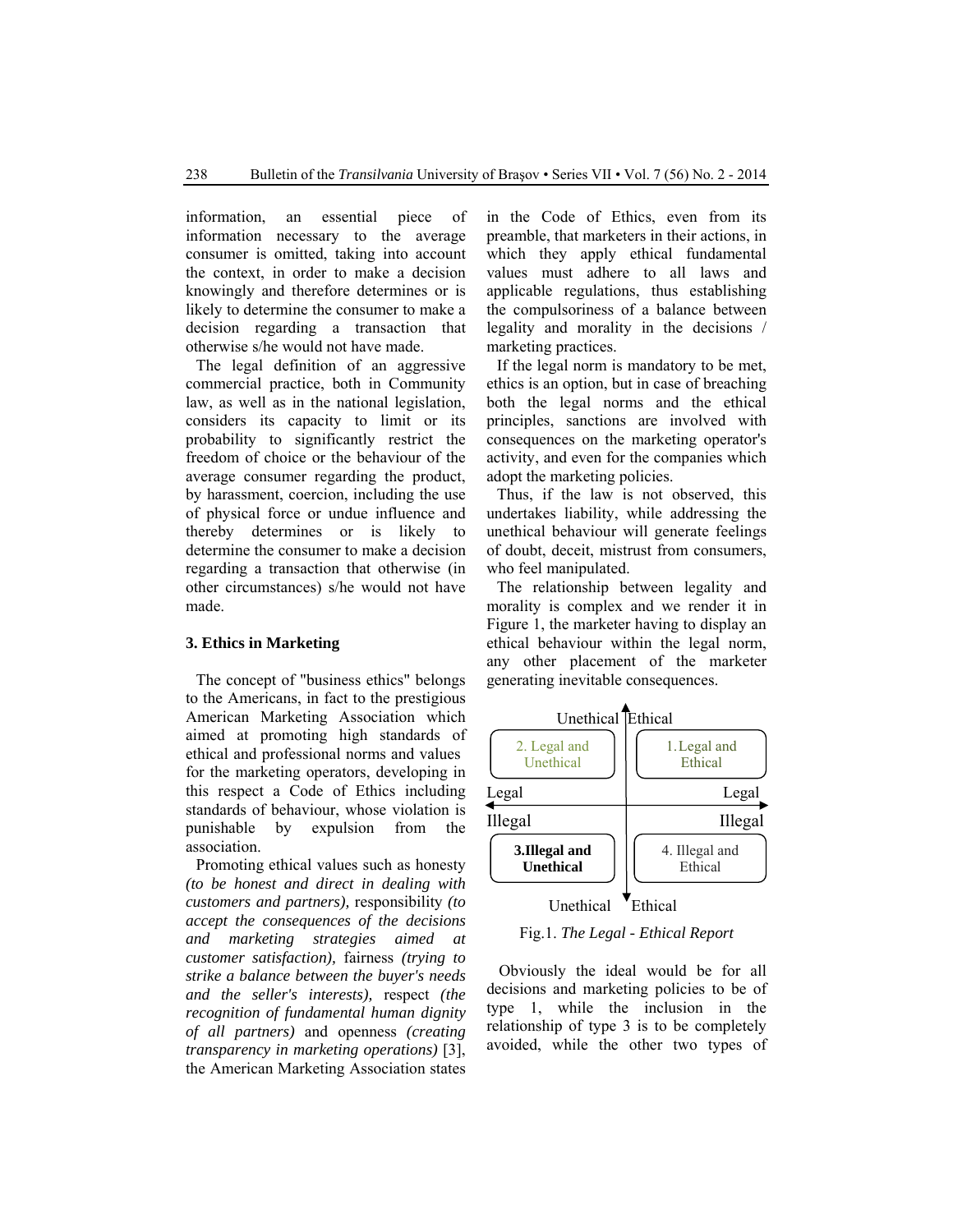approach (type 2 and 4) generate consequences inherently sanctioned.

Professional ethics in marketing translates through customers' positive attitudes for the company and its products, while unethical practices jeopardize the customers' confidence in products and in the company, bringing direct material damage, creates dissatisfaction and negative publicity, these consequences often being felt in the long run.

The ethical issues, the compliance with the legal and ethical balance appear in all four elements of the marketing mix, thus raising ethical issues related to the goods, in relation to pricing, in connection with the promotion policies and investment efforts.

In the present paper we address ethics in promoting products, particularly on the promotion of agrifood, as it is widely recognized that the most ethical issues arise in connection with the promotional policy, with particular reference to promotion through advertising.

# **4. Promoting agrifood products – an element of the marketing mix**

A component of the marketing mix, promotion involves research, study, development and implementation of all ideas and initiatives that contribute to the coordination, improvement and increase of sales, with the role of attracting more consumers, of building the loyalty of the majority of consumers and of increasing the amount of product / service promoted in order to boost profit [1].

The promotional campaigns mainly aim at positioning the product on the market, increasing sales and thus increasing the market position without encouraging the consumption of a product because of its specific origins, all these implying planned, deliberate and premeditated activities, in which maintaining direct and / or indirect communication with the consumer provides real-time knowledge of the extent of the uptake in consumption.

On the food market, the promotion of products should follow the consumers' demands regarding the quality and freshness of the products, but also regarding the lowest possible degree of alteration of their qualities by processing and preservation processes, identifying market niches, exploiting the beneficial effects of the consumption of agrifood and especially organic products on the health and physical development of the consumer, according to age and / or gender categories.

### **5. Specific forms of promotion in the domain of local agrifood products**

In the marketing of agrifood in Romania, we encounter a number of ways to promote products among which we mention food products exhibitions, fairs and exhibitions specialized in food, creating commercials and TV spots on organic products, selling organic and agrifood products in specialized stores, as well as online selling and advertising of food products.

Among these forms, some of them at an early stage on the Romanian market of agrifood products, most ethical issues are raised by the advertisements for certain products on TV or in newspapers, as well as display ads, in the sense of avoiding misleading messages which try to manipulate the consumer's decision, bringing him/her false information about a product.

The difference between agrifood exhibitions and agrifood product fairs is made by the public to whom they are addressed: thus the product exhibitions address a wide and diverse public, both the final users and the traders on the market, while the fairs and salons of agrifood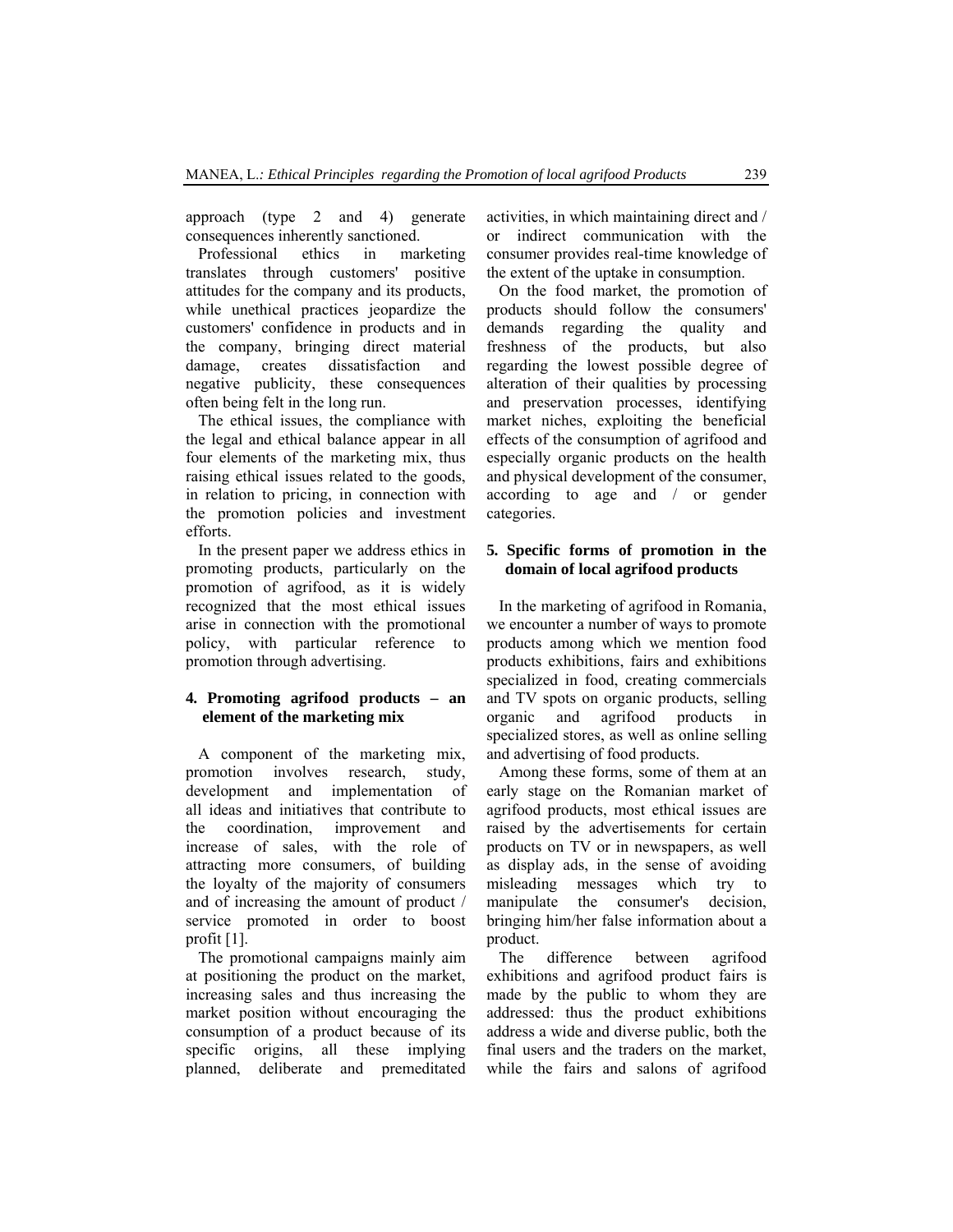products are destined primarily to the connoisseurs, namely to the specialised traders that also include the competition on the market. A specific method of promotion in agrifood trade fairs and exhibitions is tasting as a direct procedure by which the consumer convinces him/herself directly of the palatability of the product, so that the possibility of manipulation or deception is reduced, making this method an ethical and legal promotion.

Regarding the promotion of agrifood on the internet, a more and more extensively used modality nowadays due to the impact of the internet in everyday life, we can say that since the message conveyed to the consumer is accurate and real, providing the consumer with information about the products (the nutritional characteristics of the products can be described in a more detailed way than the information contained by a label, certain references to the region of origin, manufacturer can be indicated, etc.), facilitating the communication between consumers (some sites offer a forum to post some opinions, recommendations of current and potential customers / visitors on the site) should be taken into consideration in order for such a marketing strategy not to become aggressive, thus entering the legalunethical area.

Of all the promotional instruments, advertising in the media, in the contemporary society, proves to be an important, persuasive and even decisive force in the formation and / or influencing of the mentality and decision of the consumer in general, but also of the consumer of agrifood products. The role of advertising as a marketing strategy experiences an increase, both through the tendency to increase the expenses of advertising budgets in the campaigns to promote products / services, as well as by increasing the means of communication

(from advertisements in newspapers, on the radio and television, presently, new channels are now being identified and explored, such as direct mail offers, street banners or outdoor advertising and the internet).

In the chronological evolution of the advertising message, regardless of the broadcast channel, we also discover that advertising as a vital way for the economic agents to make their products and services known, under the increasing market competition, now combines the provision of information about the quality of products / services with practices to influence the consumers' preferences and decisions in order to stimulate the decision to buy.

# **6. General and special ethical principles in promoting agrifood products**

Based on some ethical principles in the promotional policy in general, principles established by the Code of Practice in Commercial Communication [9] approved by the Romanian Advertising Council (RAC), we intend to further address the ethical principles that should be considered in the promotion of agrifood products, based on the characteristics of this type of products (nutritional value, perishability, seasonality or rarity of certain products, specific packaging and labelling) and taking into account the direct effect of these products on the human body and health.

Set up under Article 21 of the Law on Advertising [5], the Romanian Advertising Council (RAC) is a self-regulatory body with responsibilities in ensuring a fair competition in the advertising domain in order to protect the consumers and the general public interest against the negative consequences of advertising.

From this perspective, the Romanian Advertising Council has developed a set of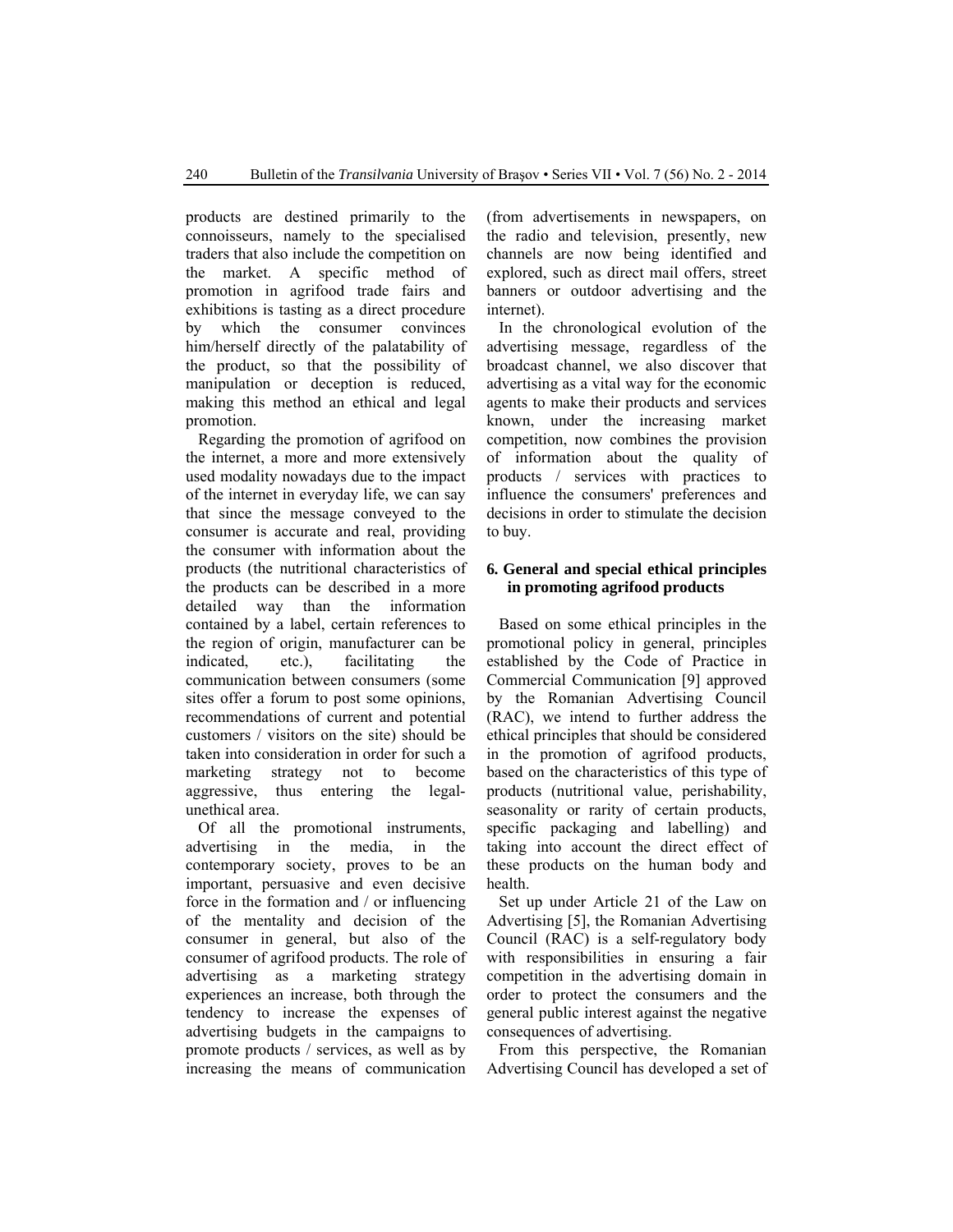ethical rules to be observed by all those involved in advertising and in any form of commercial communication, in order to ensure proper, honest and decent communication under the rule of law and the principles of practice in advertising and commercial communication stated by the International Chamber of Commerce, rules contained in the Code of Practice in commercial communication.

One of the most common criticisms brought to advertising by the consumers relate to the misleading advertising message, which in many cases is difficult to prove because the decryption method of the advertising message differs from one consumer to another, what a consumer considers to be misleading, another consumer can consider insufficient information (e.g. the claim that a bottled juice is natural because it contains the pulp of a particular fruit can be interpreted that the product is entirely natural or that only the addition of pulp is natural, the rest being obtained from additives and flavour enhancers).

Corroborating the effect of agrifood products on the human body and on the consumers' health with the rules of conduct stated in the Code of practice in commercial communication [9], we identify the following general ethical principles regarding the promotion of agrifood products:

- commercial communication consisting of advertising or other means of transmitting information with the purpose of informing or influencing the consumer's behaviour, regardless of the dissemination environment and of the promotion techniques used, must be honest, true, clear and decent, providing real information on the nutritional qualities of food products;

- Considering agrifood products that meet specific nutritional criteria based on accepted scientific evidence and / or national and international nutritional guides, the benefits the product brings to the body will not be exaggerated through their advertisement, especially if these benefits are not supported scientifically and demonstrated;

- Communication should avoid any statement or representation which could mislead consumers, including by omission, suggestion, ambiguity or exaggeration, especially with regard to the nutritional characteristics of agrifood products, and to be in compliance with the standards (in case of organic products, for example), of official recognition by biological certification;

- In the context of promoting agrifood products, inappropriate portioning or excessive consumption will not be encouraged, ignoring the consequences on health and lifestyle, the commercial communication having to promote proper portioning by providing all the necessary information in each case;

- Communication should be responsible and should not imply giving up on products and activities that are part of a healthy lifestyle. A sedentary, unhealthy lifestyle, or unhealthy dietary habits will not be encouraged;

- The statements relating to the characteristics of taste, composition, nutritional qualities or health benefits will be consistent with reality without exaggerating or potentiating certain effects on the body.

The code of practice in commercial communication [9] contains special rules concerning certain foods such as beer, which is allotted an Appendix containing the Rules of responsible commercial communication regarding beer or food for children, in that sense another Annex of the Code refers to the ethical code for advertising destined to children, regarding food (according to the Code of Practice on Commercial Communications, the child is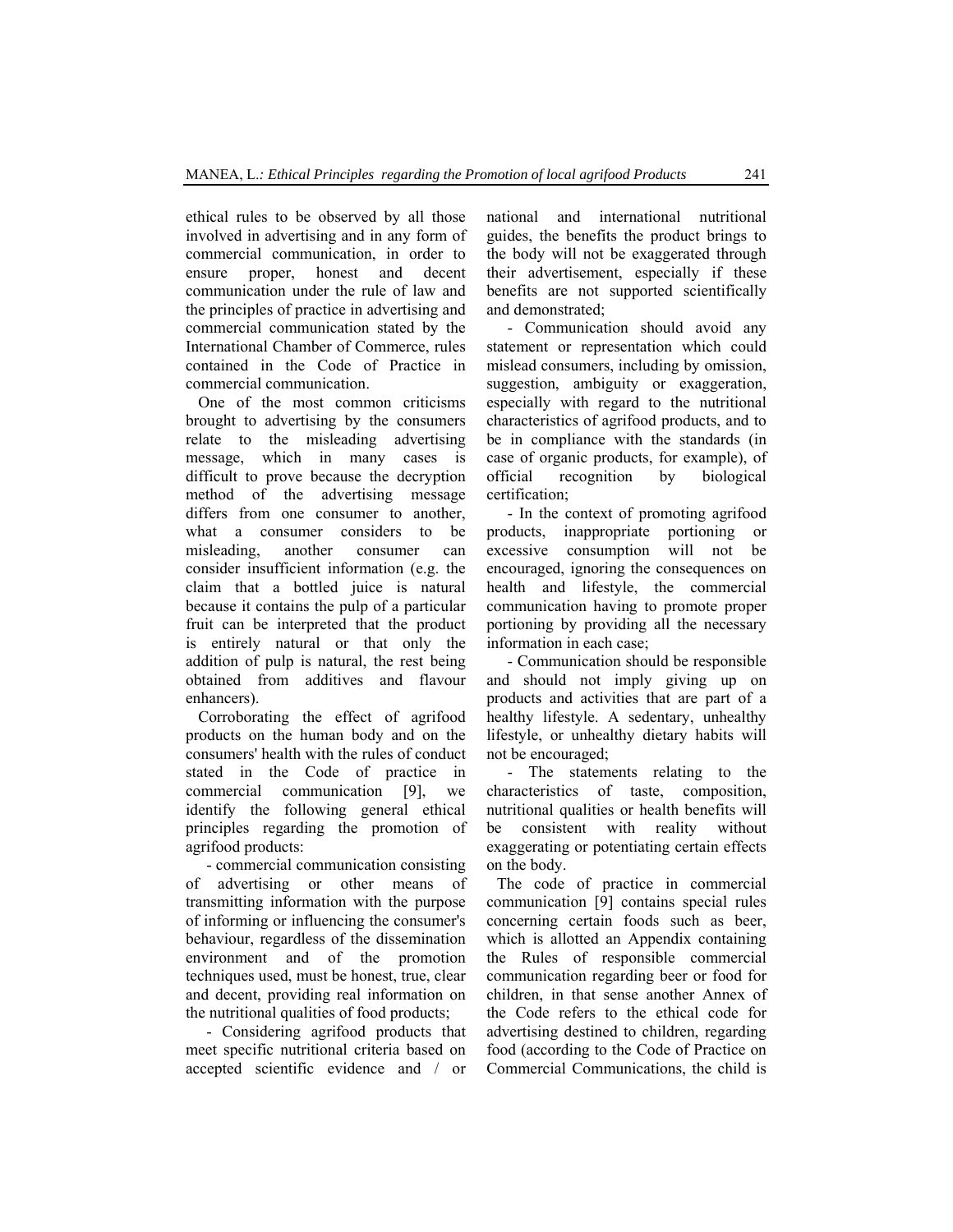defined as any boy or girl aged three to twelve).

Regarding the audience represented by children, commercial promotion practices through advertising need a different and responsible approach because children have an impaired judgement, are easily influenced and for this reason, they become vulnerable to misleading messages, especially given that their sensitivity is increased and advertising techniques use those elements (colour, rhythmic soundtrack) that capture children's attention.

Regarding certain foods, even if the advertisement emphasizes the nutritional characteristics or the benefits brought by consuming that product, the improper consumption can be even harmful for children, in disagreement with the rules of a healthy diet, in relation to the special dietary needs of children during the physiological process of growth and physical development.

Starting from the reality regarding present day nutrition of children, as evidenced by the results of scientific and medical studies, in that the daily diet of children currently focuses mainly on a diet with an excess of calories, saturated fats, hydrogenated fats, sugar and salt, as well as the fact that children consume far too little fruit, vegetables, cereals and vitamins, it was shown, unfortunately, that the nutrition choices that parents and children make depend on numerous factors, including advertisements addressed to children, which promote unhealthy products purchased by parents urged by their children (the fact that while shopping, if a child sees a food product that reminds him/her of a TV ad and asks the parent to buy it, the adult, most often, will yield to the request without verifying its nutritional qualities).

Addressing the promotion of the products destined for children, from an ethical perspective, we identify in the Ethical Code section on food advertisements addressed to children, some guiding principles regarding products destined to children, such as the recognition and emphasis on the primary role that parents have in the decisions made by children, with respect to which marketing practices will not undermine their authority, they will not be encouraged or influenced to impose their wishes and preferences in buying food or non-alcoholic beverages.

Also, advertising aimed at children under 12 years old is done only for those products that meet specific nutritional criteria based on accepted scientific evidence and / or national and international nutritional guidelines applicable to each company, as published on this site www.eu- pledge.eu.

Another established ethical principle is the one referring to the use of well-known characters and celebrities from television, movies, cartoons, sports, music and history, in the sense that these characters should only be used to advertise the products that meet nutritional criteria based on specific evidence supported and / or national and international nutritional guides, when 50% or more of the audience is under 12 years old.

#### **7. Conclusions**

As noted above, the Romanian legislature established rules in the advertising domain in order to avoid consumer manipulation and to protect the economic interests and the right to true and accurate information.

However, consumers are presently deceived and manipulated by advertising, for manipulation does not directly involve the existence of falsity, but consists in shaping the consumer's psychology by emphasizing the product's characteristics according to the expectations of the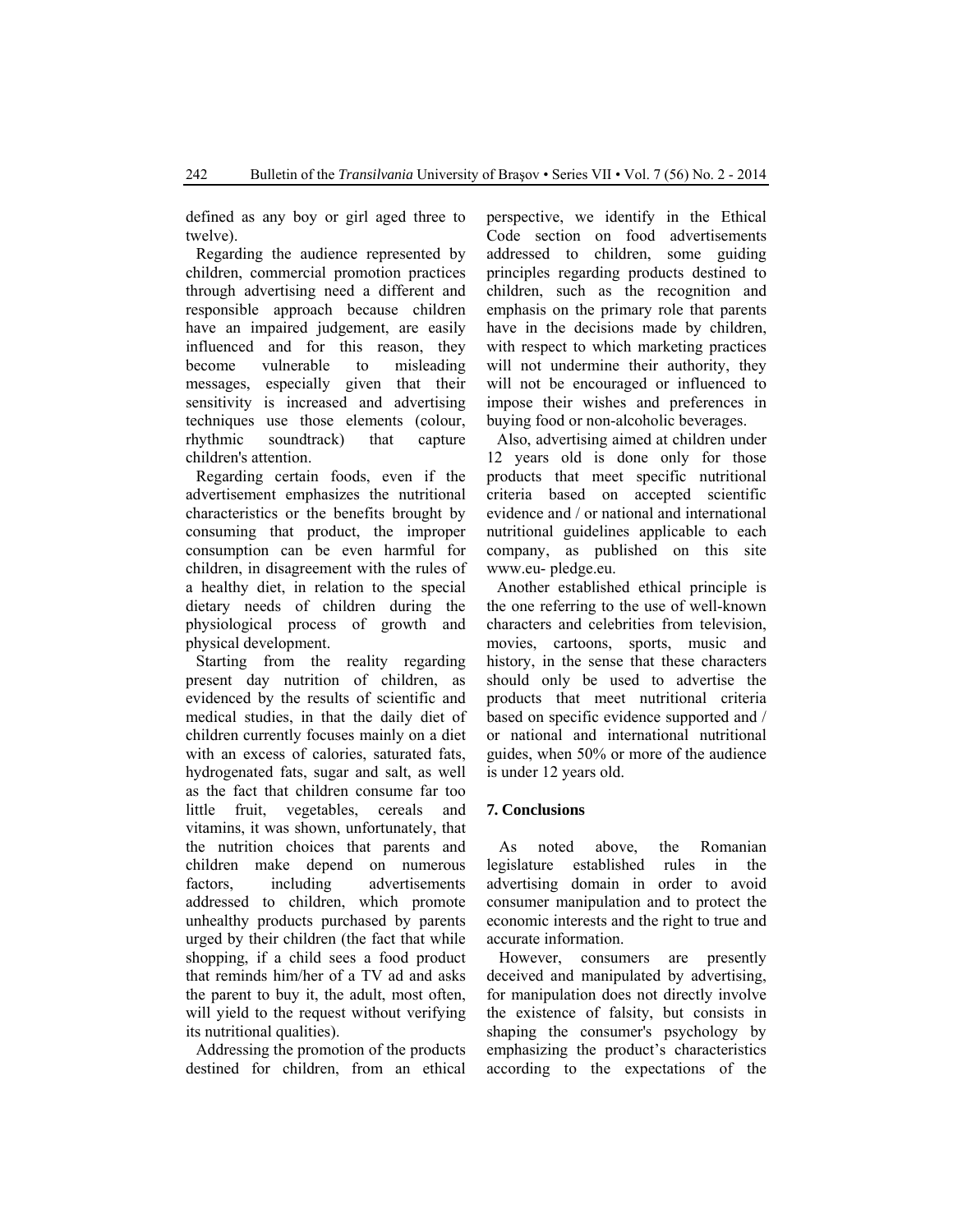average consumer, thus influencing the consumer's decision to purchase.

Concluding that the consumer's power of decision regarding the purchase of products / services is a factor that determines the ethical perception on advertising, we understand the need to establish ethical principles regarding advertising so as the marketing strategies help traders in achieving their goals while respecting the rights and economic interests of consumers.

The excesses in advertising, and implicitly in marketing, annoy consumers and make them come to detest a product / company even if they have had no direct contact, but only through the aggressive advertising message.

When either by the nature of the message or the nature of the means of distribution and the frequency of broadcast, the advertisement becomes aggressive from the consumer's perspective, we deal with unethical business practices. Still an unethical business practice and forbidden in the code of practice in commercial communication [9] is also the use of advertising messages with a vulgar connotation, considered indecent or repulsive from the point of view of the average consumer's common sense, since in this case, the greater degree of attention given to this kind of messages is also speculated, if only out of curiosity.

Analyzing the legislation listed above in connection with the contents of the chapter on general rules and special rules from the Code of practice in commercial communication [9] we reached the same conclusion as the author Diana Vrînceanu [4] in the sense that ethics goes beyond the legal framework as the latter cannot and does not include all the situations in which moral rules are affected, to a greater or lesser extent.

Although we have not found explicitly in the Code of Practice in commercial communications the enunciation of a postulate according to which the demonstrations recorded and played in the advertisement of a product, especially with regard to agrifood products, must be produced in reality for that product in order for the commercial practice in question to fall within the scope of ethics, we consider that it is necessary to impose such a rule of conduct.

In this respect we consider the use of deception when filming, deceit which is perfectly justified given the conditions on the advertisement's recording site and time frame and the need to ensure an appropriate recording. However, in order to comply with an ethical business practice, it is absolutely necessary that, in this case, the message of the advertisement and the information on the product which is advertised, be precisely the one which had been altered by the use of visual deception in the filming process (e.g. using a pudding or mashed potatoes in filming an advertisement for ice cream in which the theme of the commercial emphasizes, among other nutritive qualities, the capacity of the product not to melt easily due to its particular composition, falls into the category of unethical business practices and should be expressly prohibited).

Also, the use in commercials and displayed advertisements of the image of a personality / celebrity to endorse the qualities of a product and to cause the average consumer to choose that product, gives credibility to the product and avoids any suspicion of unethical behaviour if that personality also uses that product in real life, convinced being of the qualities that s/he has just asserted in the video advertisement, and their statements regarding the qualities of that product and the benefits on the human body can be supported and scientifically proven or based on the national and international dietary guidelines .